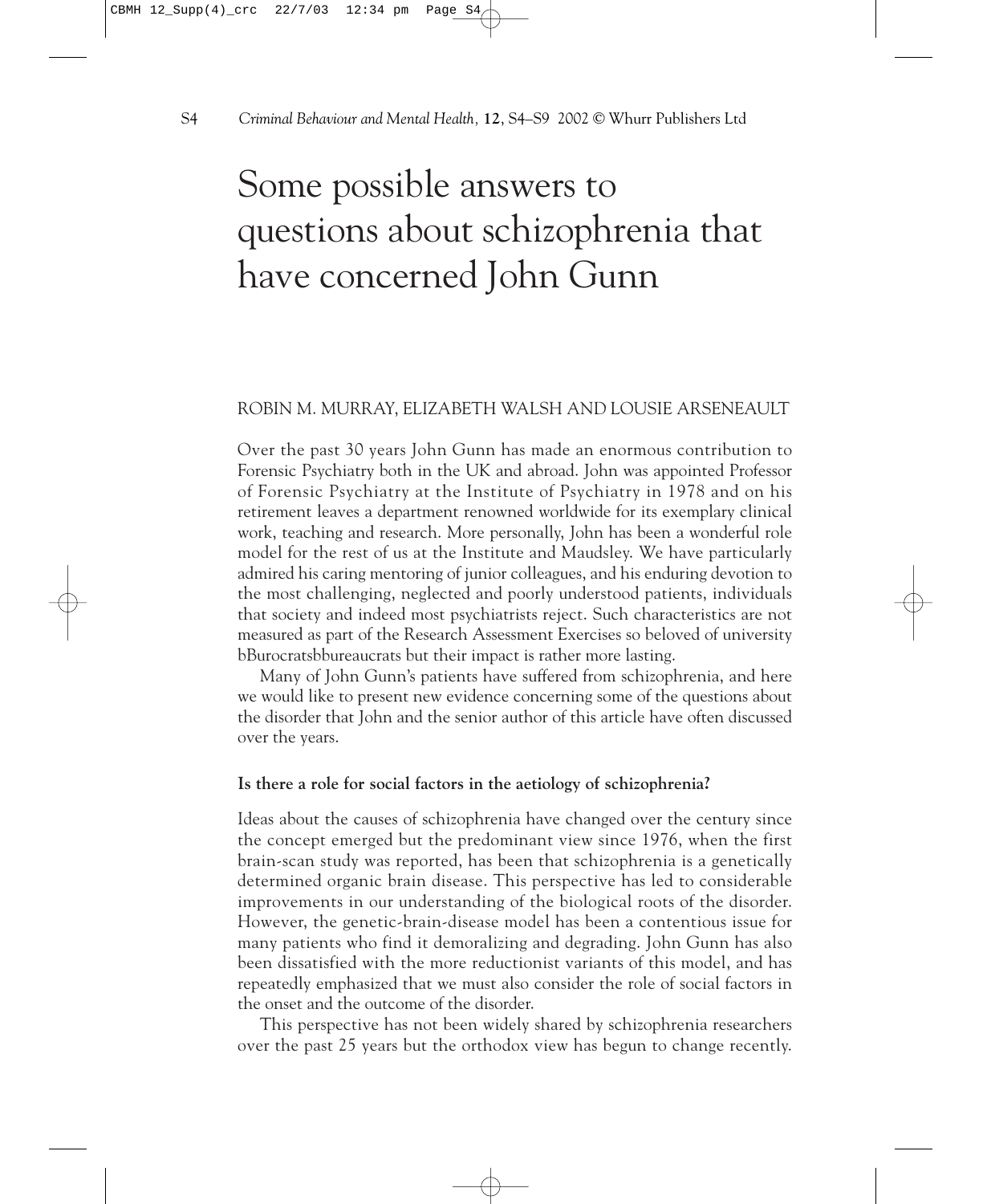Models in which schizophrenia was thought to result from the effect of a single major gene have given way to multi-factorial models in which a vulnerability to the illness is inherited rather than the disease per se. Similarly, researchers continue to believe that early neurodevelopmental risk factors for schizophrenia exist but increasingly accept that these are unlikely to be sufficient for expression of the disorder. Consequently, there has been a renewed interest in psychosocial and psychological factors that may precipitate the onset of disease (Murray et al., 2002).

Among the forces that have produced this change have been the reports that psychosis is more common than expected in immigrant populations, in particular in African-Caribbean (AC) and African people living in the UK. For example, one study in South London showed the rate of schizophrenia to be between four and eight times higher in individuals of African-Caribbean origin compared with Caucasians (Castle et al., 1991). This increased prevalence is particularly noticeable among second-generation immigrants (the offspring of the first generation who originally migrated). Hutchinson et al. (1996), for example, found the morbid risk of schizophrenia to be 4.3% and 6.6% in the siblings of white and first-generation schizophrenic probands respectively. However, the risk rose to 26.3% in the siblings of second-generation AC schizophrenic individuals. These marked differences clearly cannot be accounted for by genetic factors alone; some environmental factor prevalent in the UK must be impacting on second-generation African-Caribbeans to increase their risk of the disease. One possibility was an excess of pregnancy and birth complications (PBCs). However, by comparing the frequency of such complications in White and AC psychotic patients, Hutchinson et al. (1997) found the rate of PBCs to be higher in white patients, thus disproving this theory. Indeed, so far the excess of schizophrenia has not been explained by any known biological risk factor, and investigation has turned to the possible role of social environment.

Social isolation and discrimination may be important. Research in the United States has shown an association between the proportion of an ethnic minority living in a particular area and their rates of admission for mental illness. Here in the UK, Boydell et al. (2001) investigated whether the incidence of schizophrenia among people from non-white ethnic minorities is greater in neighbourhoods where they constitute a smaller proportion of the total population. By studying 15 electoral wards in Camberwell, South London, she was able to show an inverse dose–response relation between the proportion of people from a non-white ethnic minority group living in an area and their incidence rate for schizophrenia. In the third of wards where non-white ethnic minorities formed the largest proportion, the incidence rate ratio was 2.28 compared with whites, with this figure rising to 4.4 in the third of wards where they formed the smallest proportion. What seems to be important is the absolute number or concentration of people from non-white groups in the immediate vicinity. Thus a possible mechanism is increased exposure to, and/or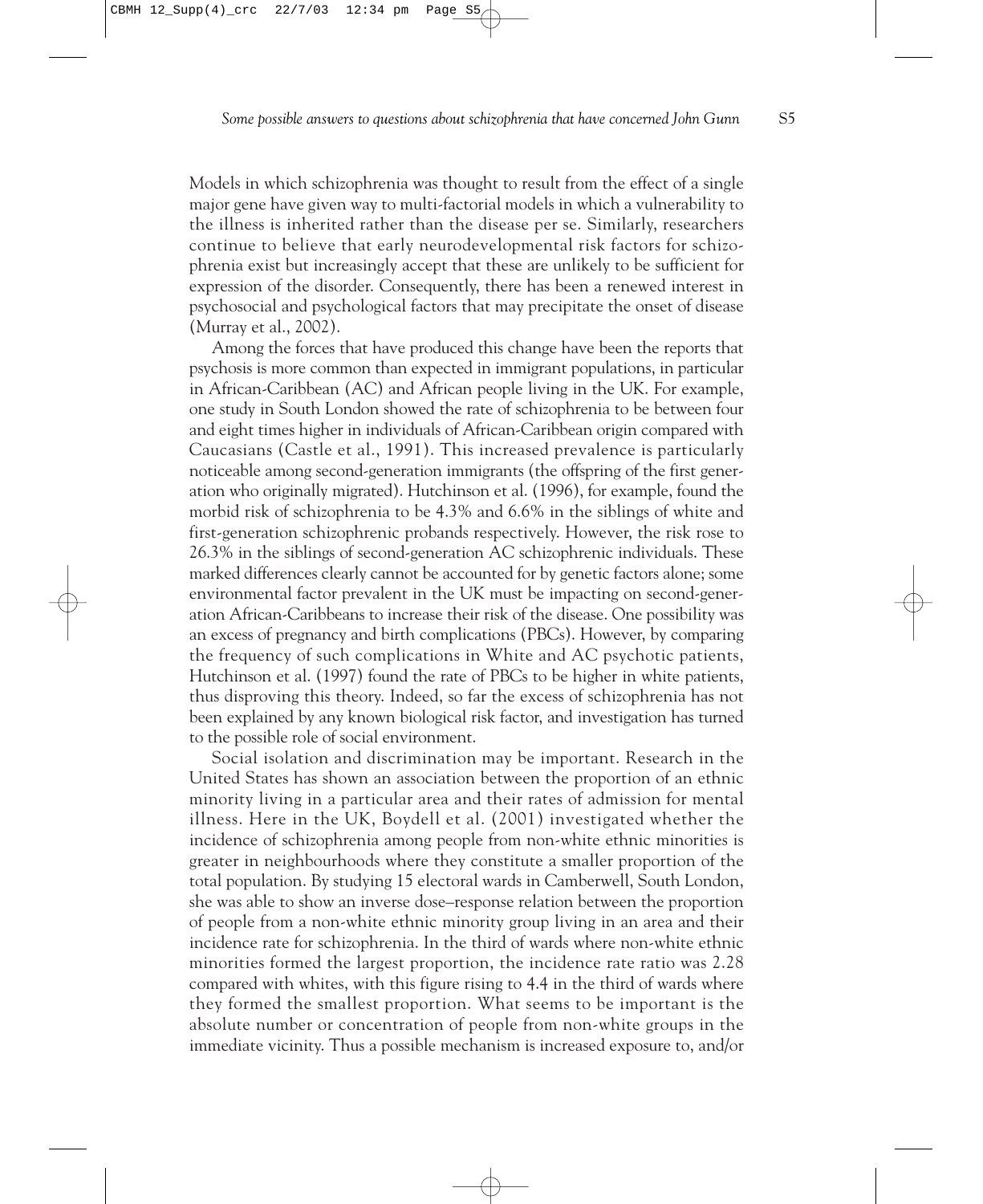reduced protection against, stress and life events. Specific stresses worth examining may be overt or perceived discrimination, institutionalized racism and perceived alienation and isolation. The more isolated a member of an ethnic minority, the more likely he or she may be to encounter, or be vulnerable to, such stresses.

# **When do delusions begin?**

A major issue in forensic psychiatry is how and when delusions begin. The Dunedin Multidisciplinary Health and Development Study has provided the opportunity to answer the question of whether children who later become schizophrenic are more likely to have strange ideas than their peers. The Dunedin Study is a prospective, longitudinal investigation of the health, behaviour and development of a complete birth cohort born between April 1972 and March 1973, in Dunedin, a city on New Zealand's south island (Silva and Stanton, 1996). Data were collected at birth from study members, who were then invited for assessment when they were aged 3, 5, 7, 9, 11, 13, 18, 21 and 26. An important feature of the Dunedin Study is its very high participation rate: even after 26 years, 96% of the study members are still alive and continue to participate in the study.

There is consistent evidence of delays in attaining developmental milestones, cognitive and language deficits and abnormalities in social functioning in childhood among individuals who later go on to develop schizophrenia or schizophreniform disorder. By studying the Dunedin cohort, Poulton et al. (2000) have shown that that in those diagnosed with psychosis in their twenties, psychotic symptoms (albeit in a less obvious form) may have been present for many years. When study members were aged 11, they were administered the Diagnostic Interview Schedule for Children and asked the following four questions about possible psychotic symptoms:

- Have other people read your mind?
- Have you ever had messages sent to you through television or radio?
- Have you ever thought that people are following you or spying on you?
- Have you heard voices other people cannot hear?

Among individuals who self-reported strong psychotic symptoms at age 11 ('yes, likely' to two symptoms or 'yes, definitely' to one symptom), 25% met diagnostic criteria for schizophreniform disorder at 26 years, compared with 2% among those who did not report any psychotic symptoms (Poulton et al., 2000).

## **Does drug abuse increase the risk of schizophrenia?**

It is well known that people with schizophrenia are more likely to take illicit drugs than the general population; cannabis is the drug most frequently taken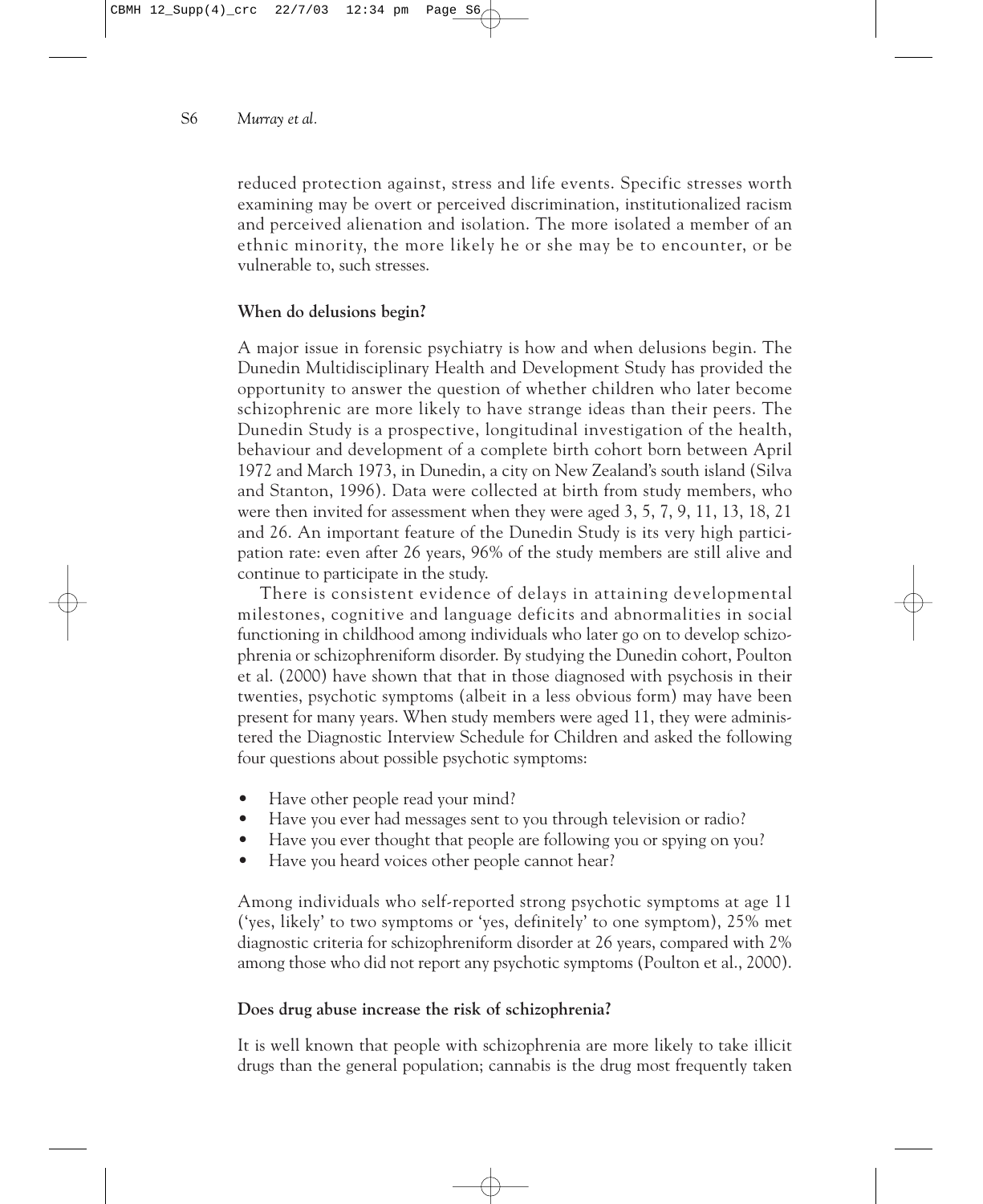(Maden et al., 1992). But can drug abuse cause schizophrenia? Whether cannabis use causes schizophrenia or merely heralds the onset of the preexisting illness has been much debated recently. The strongest evidence that it may be a risk factor comes from a Swedish cohort study, which found heavy cannabis use at the age of 18 increased the later risk of schizophrenia sixfold (Andréasson et al., 1987). However, this study failed to establish whether adolescent cannabis use was a consequence of pre-existing psychotic symptoms rather than a truly independent risk factor. To test whether cannabis is a true causal factor for later psychosis, we need to rule out the possibility that cannabis is a consequence of emerging schizophrenia rather than a cause of it. Arseneault et al. (2002), studying the Dunedin cohort, found cannabis use to be associated with an increased risk of experiencing psychotic symptoms, even after psychotic symptoms present at age 11 years (i.e. preceding the onset of cannabis use) were controlled for. This indicated that cannabis use is not secondary to pre-existing psychotic symptoms. They also found that early cannabis use (by age 15) confers a greater risk for schizophrenia than later use (by age 18). No other illegal drug use was found to increase later risk of schizophrenia.

#### **Does assertive community care decrease risk of violence?**

The quest continues to ascertain the factors that determine the aetiology and development of schizophrenia. What primarily concerns forensic psychiatrists, however, is the link between violent behaviour and psychosis in schizophrenia (Taylor and Gunn, 1984). Until the mid-1980s, the consensus was that those with mental disorder were no more likely to be violent than the general population. Since that time, however, robust epidemiological evidence has emerged that has radically challenged that view. Three different approaches have been used to ascertain whether such a link exists. These include studies examining the prevalence of violence in those with schizophrenia, the prevalence of schizophrenia among those who have been violent and large-scale epidemiological studies conducted in the community. The overall consensus is that there is an increased risk of violence in schizophrenia; this risk is, however, small and limited to very few. Additionally, as John Gunn and Pamela Taylor have shown, in the UK the contribution to homicide statistics of those with serious mental illness is falling (Taylor and Gunn, 1999), and there is no convincing evidence that de-institutionalization has led to an increased proportion of violence in society being attributable to those with schizophrenia (Mullen et al., 2001).

While the current research evidence points to a small risk, when a tragedy occurs involving serious violence by a mentally ill person it is often sensationalized in the media and is devastating for those involved. It is the duty of psychiatrists, both general and forensic, to manage this small risk in collaboration with other agencies. Much emphasis is currently placed on risk-prediction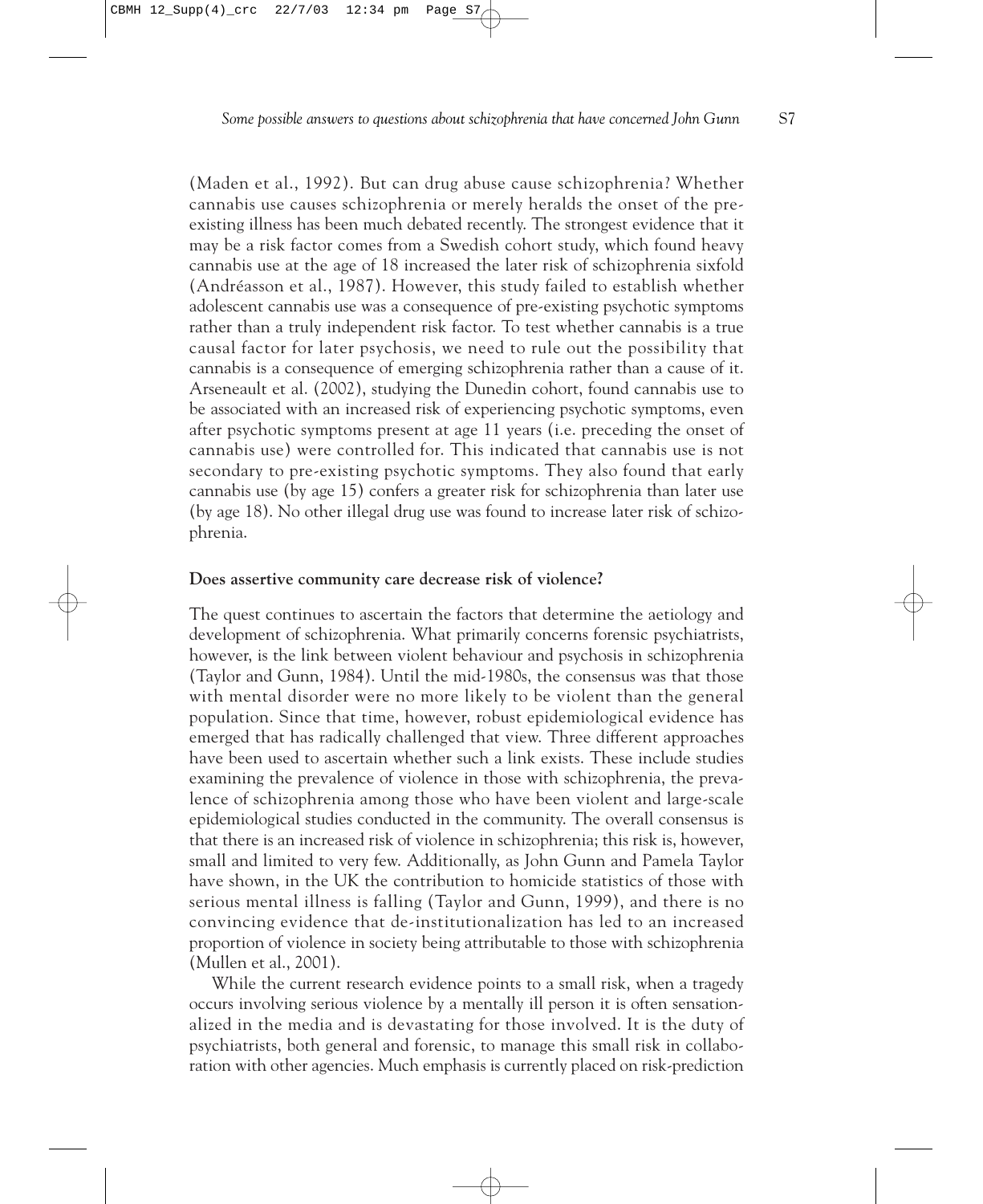instruments with less attention being paid to practical ways of managing risk among those psychotic patients residing in the community. As part of the UK 700 project, 708 patients with psychosis (registered with general adult psychiatric services) were randomized to receive either intensive case management (ICM) or standard care. The only difference between the two conditions was that those patients randomized to ICM were assigned a case manager who had 10–15 patients on his/her caseload compared with 30+ in the standard group. Over the next two years, physical assault was measured from three data sources: patient interviews, case manager interviews and case note review. Overall, 23% (148) of subjects assaulted another person during the study but no difference was found in the prevalence of assault between the intensive (23%) and standard groups (Walsh et al., 2001). It appears from these findings that increasing the intensity of contact is alone insufficient to reduce assault. The content of contacts is probably more important with strategies that target risk factors for violence such as substance misuse and medication non-compliance needing evaluation in further research.

As John Gunn has often pointed out, violence is not a one-way street with victimization and violence being closely linked. Social drift and the vulnerabilities of the severely mentally ill make them more likely to live in crime-ridden neighbourhoods and be subjected to violence. Some 16% of the UK 700 patients experienced violent victimization over two years, representing a prevalence more than three times greater than suffered by members of the general population dwelling in inner cities in the UK (Walsh et al., 2003). Although victimization was associated with illegal drug use, in the presence of a personality disorder and a history of recent assault, which are also linked to violent behaviour, it was also associated with more severe psychotic symptoms and homelessness, suggesting that the most severely ill may be at particular risk. It is appropriate that at the time of Professor Gunn's retirement there is a newly emerging literature in the area of victimization of the mentally ill. If the public could better understand the difficulties society presents to the mentally ill rather than the difficulties posed by them, this might serve to reduce the disabling stigma attached to mental illness, a cause close to John Gunn's heart (Gunn, 2000).

### **References**

- Andréasson S, Allebeck P, Engström A, Rydberg U (1987) Cannabis and schizophrenia: a longitudinal study of Swedish conscripts. *Lancet* 1483–1485.
- Arseneault L, Cannon M, Poulton R, Murray R, Caspi A, Moffitt TE (2002) Cannabis use in adolescence and risk for adult psychosis: longitudinal prospective study. *British Medical Journal* 325: 1212–1213.
- Boydell J, van Os J, McKenzie K, Allardyce J, Goel R, McCreadie RG, Murray RM (2001) Incidence of schizophrenia in ethnic minorities in London: ecological study into interactions with environment. *British Medical Journal* 323: 1336–1338.